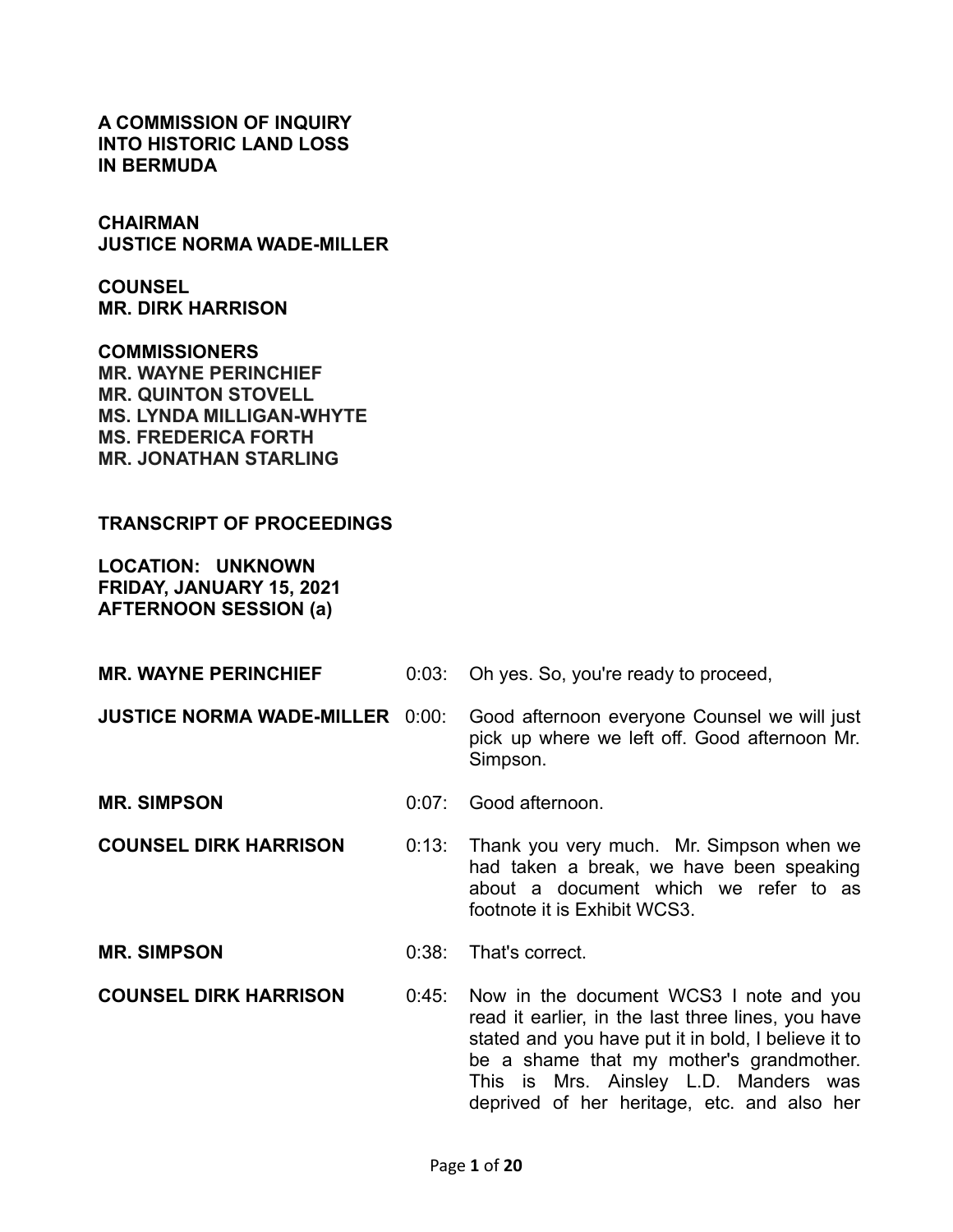descendants including myself, been deprived of the homestead controlled by the Marsden Church

Prior to this note that you are described as a footnote, prior to that, from as far back as 2013 you had written a note to our Ombudsman Miss Eileen Brock, do you recall that?

**MR. SIMPSON** 1:52: Uh huh. Yes. sir.

- **COUNSEL DIRK HARRISON** 1:55: And that note, you wrote on the 29th May 2013. You reference it as the Estate of Josiah Smith correct, sir.
- **MR. SIMPSON** 2:11: I'm just looking at that right now. As the Estate of Josiah Smith.
- **COUNSEL DIRK HARRISON** 2:36: Just wanted to ask you to have a look at this document. What's the data of that document?
- **MR. SIMPSON** 2:51: The date of this document is the 29th of the fifth month 2013.
- **COUNSEL DIRK HARRISON** 3:02: And you had sent that document?
- **MR. SIMPSON** 3:05: I had sent this document.
- **COUNSEL DIRK HARRISON** 3:06: It's unsigned? That is unsigned?
- **MR. SIMPSON** 3:08: It's unsigned.
- **COUNSEL DIRK HARRISON** 3:09: Could you just sign that document.
- **MR. SIMPSON** 3:12: On both pages?
- **COUNSEL DIRK HARRISON** 3:13: Thank you both is good. I would ask that that document be tendered and admitted as Exhibit WCS4.

**JUSTICE NORMA WADE-MILLER** 3:25: How do we describe it Counsel?

- 
- **COUNSEL DIRK HARRISON** 3:26: It is described as a letter well I said a note, I'm sorry attention Miss Arlene Brock: Reference the Estate of Josiah Smith. J O S I A H Smith. And it is from Mr. Winfield Chuck Simpson.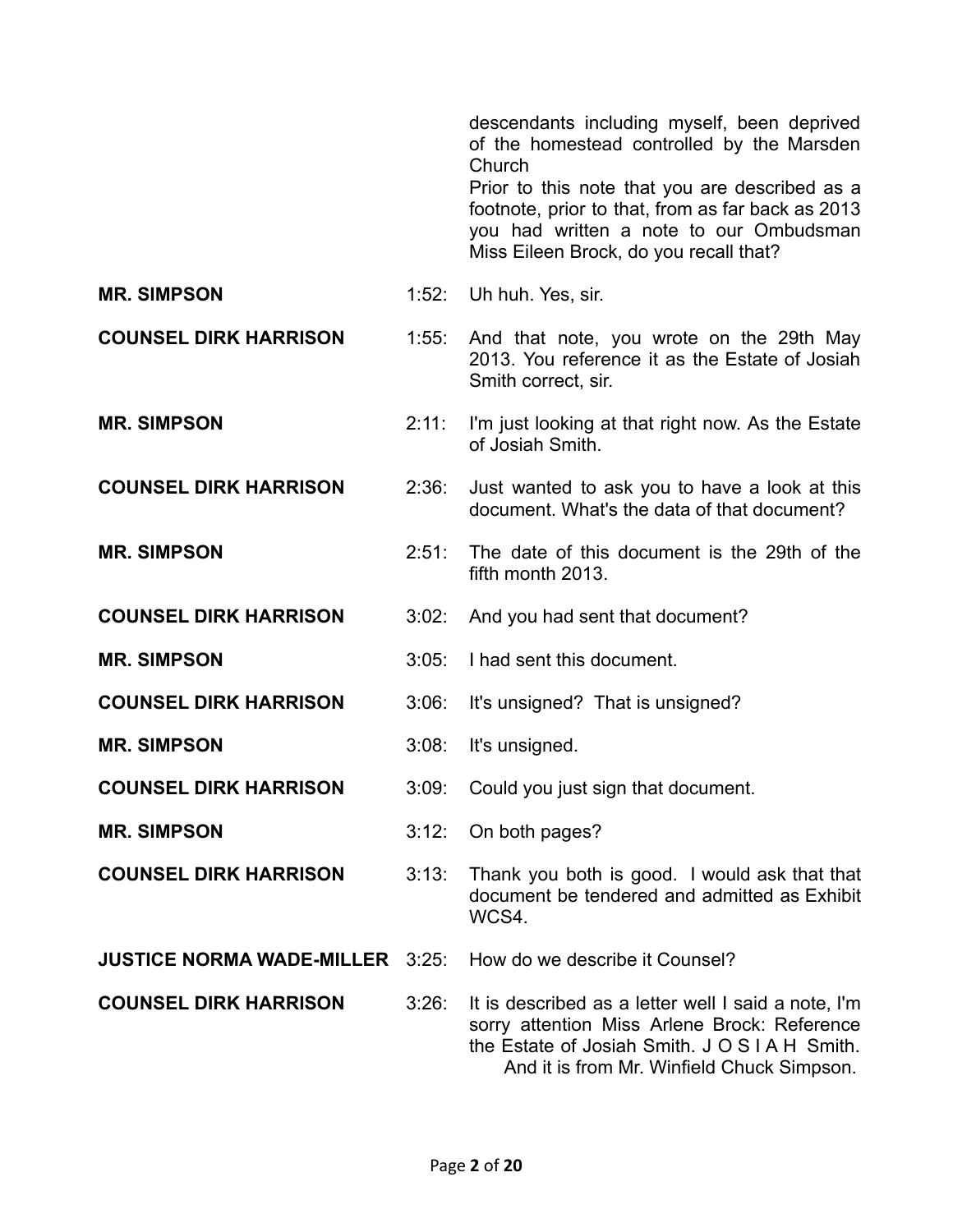That application is tendered and Admitted as Exhibit WCS4.

## **JUSTICE NORMA WADE-MILLER** 4:35: So WCS4 for is a letter sent to Miss Arlene Brock and the reference The Estate of Josiah **Smith**

**COUNSEL DIRK HARRISON** 4:48: Yes Madam. We would have the witness read the document, could you go ahead and read it sir.

**MR. SIMPSON** 5:01: Attention: Miss Arlene Brock, Title: Ombudsman, "Woman". Ref: The Estate of Josiah Smith. Location: St. George's Tucker's Town, Bermuda. Greetings Ms. Brock. Thank you for your interest and concerns regarding my heritage and family gravesite. I trust the information I have provided for you will indeed help you rectify the myth concerning this gravesite and property. I have provided information that will show by proving Josiah Smith "Queen Victoria's personal pilot and family members are buried on the Tucker's Pont property near their driving range, Tucker's Town, St. Georges Golf Course. Josiah Smith was a member of the Bermuda's Odd-Fellows Association, particularly Lodges 8997 & 1026. I believe he was not Caucasian, and assisted helping many black families acquire homes, this may have created conflict with the Caucasian powers of that time and period in Bermuda. This may be one of the reasons it is difficult finding information of him. During that time, the Caucasian masters in Bermuda were racist, Freemasons, and shrewd from my research. I have a list of the directors and management from the Bermuda Development Company that was a sub company of the Furness Withy Company of London, England with the Bermudian members being A.W. Bluck, MP. F. Goodwin Gosling, MP., S.S. Spurling, MP., and Henry W. Watlington MP. I personally am a Bermudian mixed with Caucasian, African West Indian as well as North-American Indian ancestry, and proud of it, and have no personal animosity against these Bermudian families along with their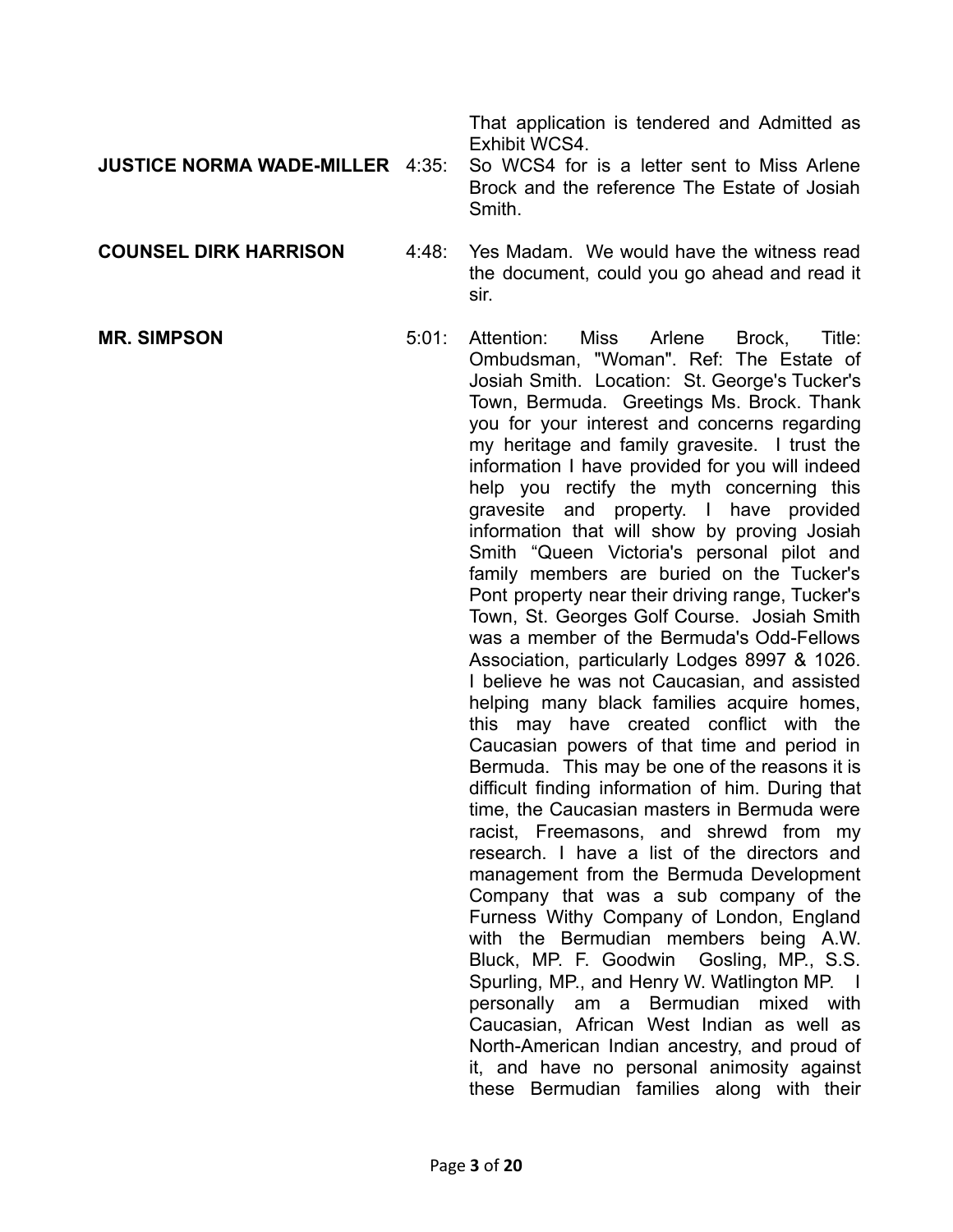associates that acted unscrupulous to my family regarding our heritage. However, a settlement is appropriate, and I am reasonable. My pursuit and hope is to reach a fair settlement and bring this matter to closure once and for all ASAP. I thank you for your representation and concern to this sad but dear situation of ours, and hope we can be persuasive to our Government to reach a settlement by contacting me to discuss the matter. Sincerely: Winfield Chuck Simpson dated May 29, 2013.

- **COUNSEL DIRK HARRISON** 8:31: Thank you, sir. Now, also on the 24th of September 2014. You wrote a note to the Permanent Secretary Home Affairs.
- **MR. SIMPSON** 8:51: That is correct.
- **COUNSEL DIRK HARRISON** 8:54: And that document outlines also concerns you have.
- **MR. SIMPSON** 9:01: And my direct lineage to the.
- **COUNSEL DIRK HARRISON** 9:36: Now, sir. Is that a copy of the document that you send to the Hon. Permanent Secretary?
- **MR. SIMPSON** 9:43: Yes, it looks like it's a definite copy.
- **COUNSEL DIRK HARRISON** 9:45: I would ask that you sign that document sir. You have described this document as concern your lineage, but it is titled as regarding
- **MR. SIMPSON** 10:12: Yes.
- **COUNSEL DIRK HARRISON** 10:15: Madam Chair application is that a document which is headed Attention Permanent Secretary of Home Affairs?

Tucker's Town Consultation. Deadline nears.

- **MR. SIMPSON** 10:23: Yes. C/o Forward Planning
- **COUNSEL DIRK HARRISON** 10:31: Just one moment Mr. Simpson. Attention Permanent Secretary of Home Affairs c/o Forward Planning. C/o Forward Department of Planning.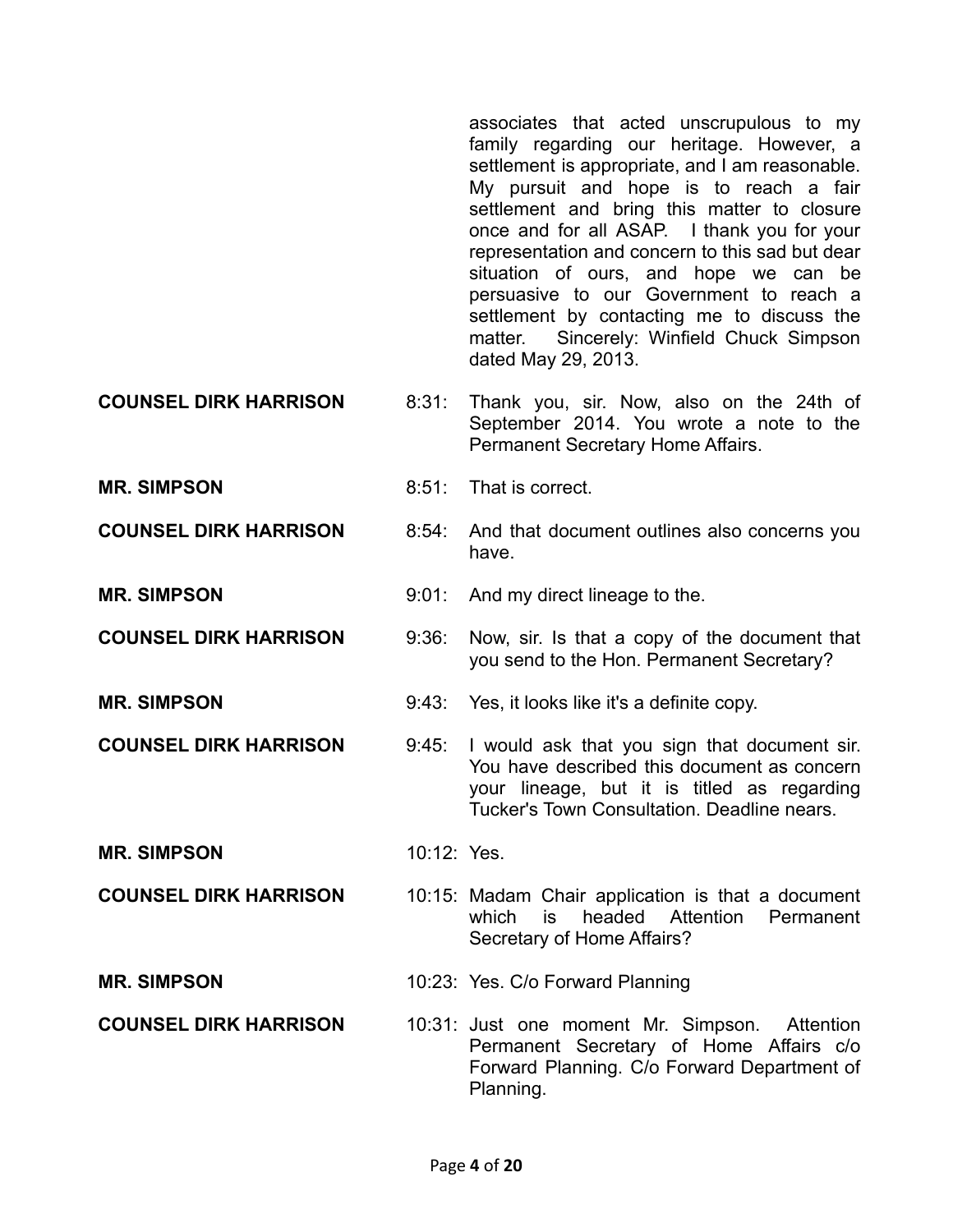**MR. SIMPSON** 10:46: Yes.

## **JUSTICE NORMA WADE-MILLER** 10:51: You're entering that as WCS5? So entered.

**COUNSEL DIRK HARRISON** 10:54: Thank you Madam Chair. Mr. Simpson, could you read the document for us please?

**MR. SIMPSON** 11:14: I sure can. Attention: to Permanent Secretary (Home Affairs) c/o Forward Planning Department of Planning regarding Tucker's town Consultation Deadline nears. Dear Sir/Madam. My proposal as it relates to designate the Tucker's Town Cemetery a historic monument is to acknowledge Josiah Smith Queen Victoria's personal aide. As a token of appreciation for his services, we understand and believe St. George's of Tucker's Town was a grant to him, and became the Estate of Josiah Smith. We also believe that after Emancipation in Bermuda 1834 the free slaves of that area purchased their land from THE PROPERTY OWNER who was and still is Josiah Smith. Josiah Smith would have been my great-great-great grandfather. My mother Ainslie Cecily "Durham" Simpson great-great grandfather; my grandmother, Thalia 'Manders' Durham great-grandfather; my grandmother's, mother, Ainslie 'Lambert' Manders grandfather; my grand-mother's mother's mother Rose-Anne 'Smith' Lambert's father. This is our related lineage to Josiah Smith and his St. George's Tuckers Town Estate. We know and believe that this is the grave-site of his burial, as well as others, including his brother, Daniel's wife, and children. This is a desecrated gravesite that needs to be protected, as well as respected. We request a memorial plaque at least acknowledging Josiah Smith, Thank you. Winfield Chuck Simpson contact number 517-8980. Author of the book Purging with Philosophical Concepts, September 24, 2014.

**COUNSEL DIRK HARRISON** 13:33: Now sir what you have just read, you have made reference to a request that make a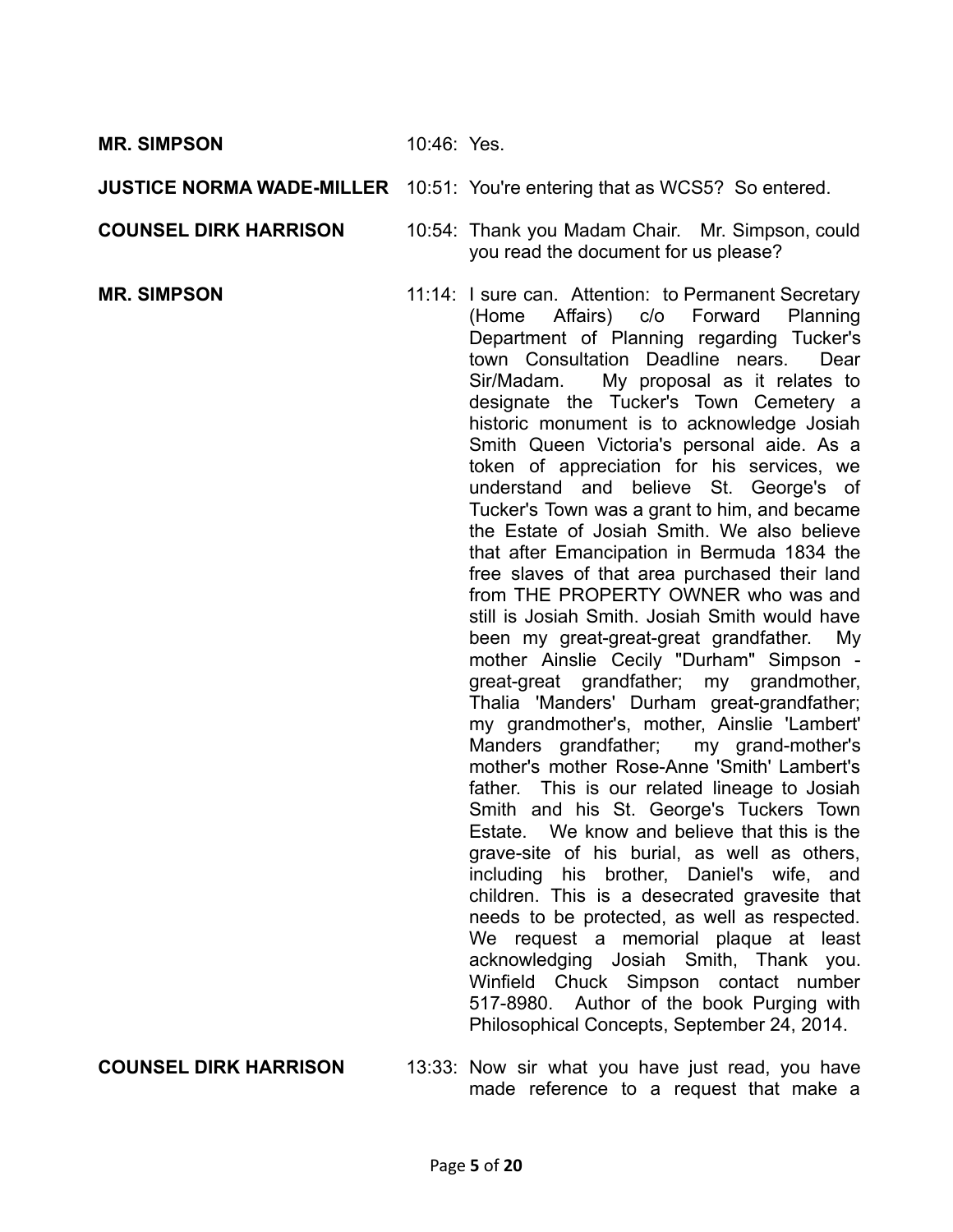memorial plaque at least acknowledging Josiah **Smith** 

- **MR. SIMPSON** 13:47: Yes.
- **COUNSEL DIRK HARRISON** 13:50: Presently at the graveside, you're not able to say where exactly Josiah Smith is laid to rest at the gravesite.
- **MR. SIMPSON** 14:03: At the gravesite the information that I received and know is that the whole area there is where he was buried and the people or the Friendly Society Odd Fellows that attended that I may imagine that he was a member attended his funeral, and I had the newspaper clipping of their attendance. All of that
- **COUNSEL DIRK HARRISON** 14:34: Do you have that newspaper clipping?
- **MR. SIMPSON** 14:36: No I do not. That's all that I gave to the Ombudsman 'woman' of Ombudsman, 'man'. All of everything that I researched and done and what I didn't and what I had copies of myself I kept in my taxi which at the time I was living in my taxi. I don't have my taxi today. It was confiscated by the police. And they took it and then left it at Spanish Point Pontoons private platoons and then somebody and they brought that to my attention not to drive it
- **COUNSEL DIRK HARRISON** 15:21: Okay, something has happened in relation to the documents
- **MR. SIMPSON** 15:24: Something has happened in relation to it which today I don't know where it is but anyway, okay
- **COUNSEL DIRK HARRISON** 15:30: Now the letter that you note I referred to as a letter but in fact, it's referred to as a letter that you wrote to the Ombudsman, Miss Arlene, you gave a number of documents to that the Office of the Ombudsman, to include the newspaper clipping you just referred to is that correct?

**MR. SIMPSON** 16:05: Yes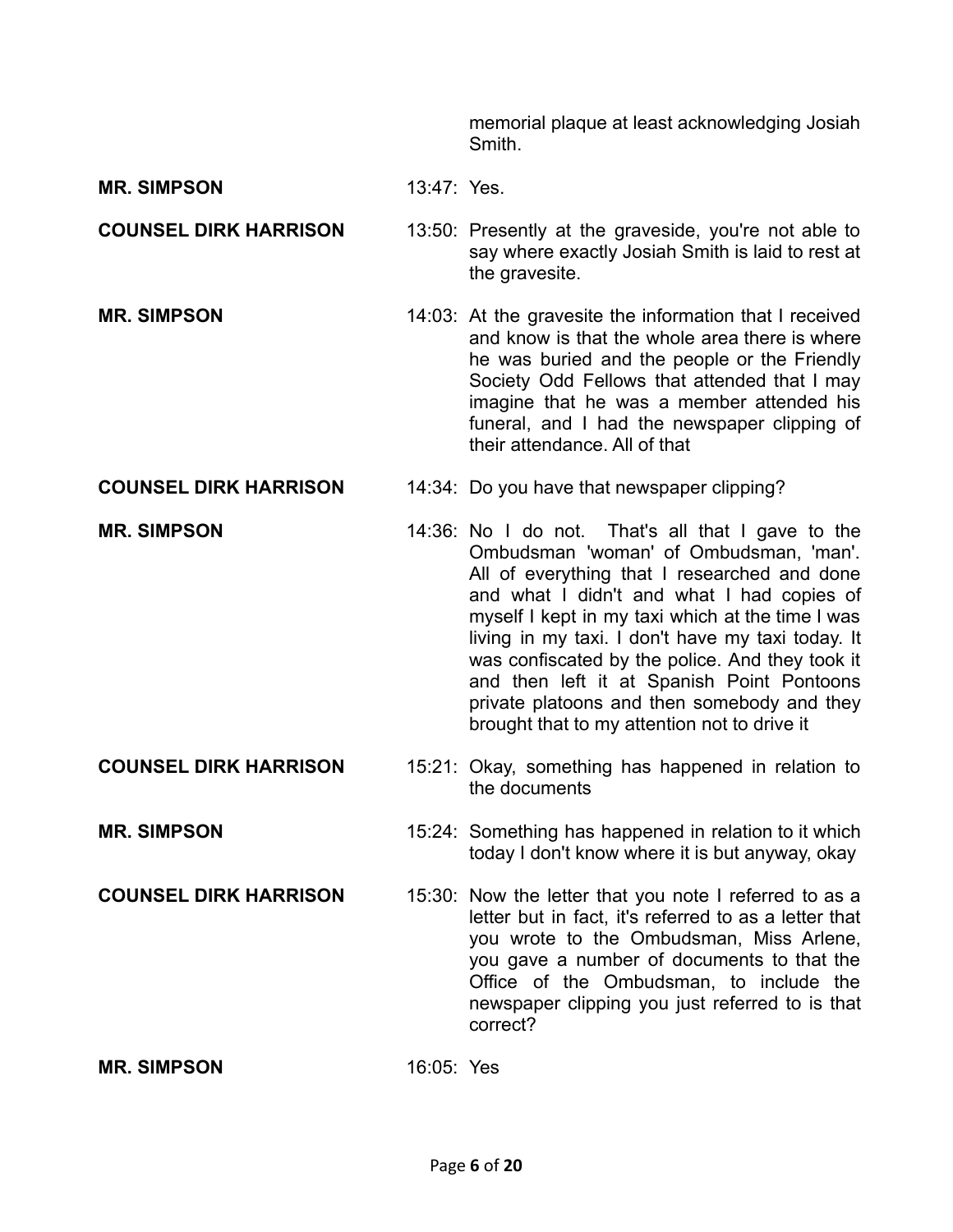| <b>COUNSEL DIRK HARRISON</b> |            | 16:06: Okay earlier you made mention of what is now<br>WCS1 one exhibit WCS1, I'm going to direct<br>your attention to also, extract from the Royal<br>Gazette Volume 5: No. 54.                                                                                                                                             |
|------------------------------|------------|------------------------------------------------------------------------------------------------------------------------------------------------------------------------------------------------------------------------------------------------------------------------------------------------------------------------------|
|                              |            | That extract from the Royal Gazette Volume 5:<br>No. 54, that document, you shared with the<br>Commission of Inquiry?                                                                                                                                                                                                        |
| <b>MR. SIMPSON</b>           |            | 17:13: This this document here.                                                                                                                                                                                                                                                                                              |
| <b>COUNSEL DIRK HARRISON</b> |            | 17:14: Mr. Simpson the question first. That document<br>you share with the Commission of Inquiry?                                                                                                                                                                                                                            |
| <b>MR. SIMPSON</b>           |            | 17:22: This document was shared to the Commission<br>of the Inquiry to my understanding.                                                                                                                                                                                                                                     |
| <b>COUNSEL DIRK HARRISON</b> |            | 17:27: By you?                                                                                                                                                                                                                                                                                                               |
| <b>MR. SIMPSON</b>           | 17:28: No. |                                                                                                                                                                                                                                                                                                                              |
| <b>COUNSEL DIRK HARRISON</b> |            | 17:30: Do you know how that came about                                                                                                                                                                                                                                                                                       |
| <b>MR. SIMPSON</b>           |            | 17:34: Yes, I have seen this, or something very similar<br>to this. This came from a lady by the name of<br>Jones.                                                                                                                                                                                                           |
| <b>COUNSEL DIRK HARRISON</b> |            | 17:43: You wish<br>to place reliance<br>upon<br>that<br>document? Would you like to rely on a<br>document?                                                                                                                                                                                                                   |
| <b>MR. SIMPSON</b>           |            | 17:48: Yes, because it is? Yes.                                                                                                                                                                                                                                                                                              |
| <b>COUNSEL DIRK HARRISON</b> |            | 17:51: Madam Chair I'm sure they extract from the<br>Royal Gazette dated I am not certain of the<br>date at this time but it is Volume 5: No 54.                                                                                                                                                                             |
|                              |            | Mr. Simpson wishes to place reliance on the<br>document which is amongst the matters<br>associated with him. I'd like to ask to have it<br>tendered and exhibited as it bears some<br>support to the account that he's given<br>regarding Josiah Smith I'd like ask to have it<br>tendered and exhibited admitted as exhibit |

it.

WCS6. I would ask that he be allowed to read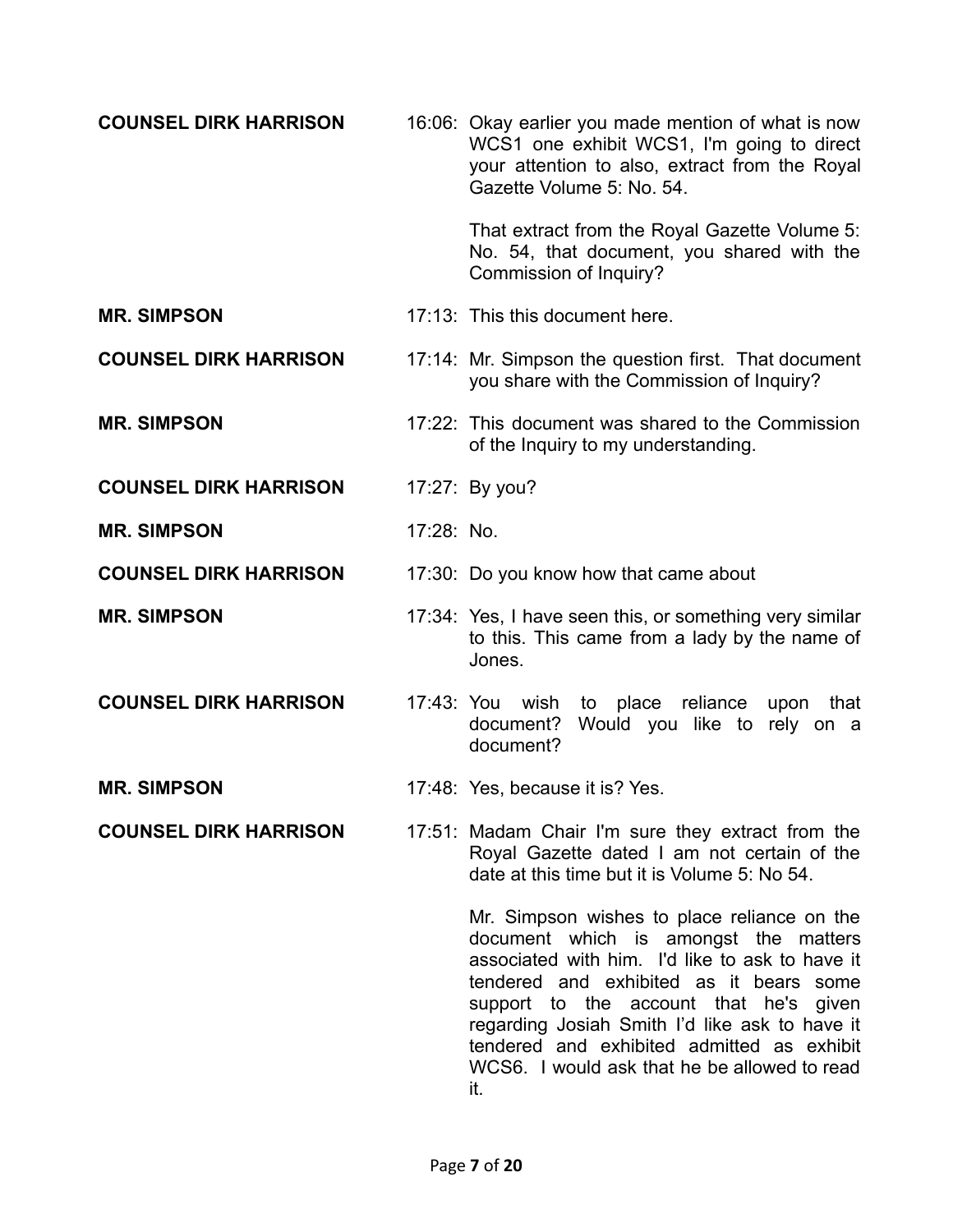**JUSTICE NORMA WADE-MILLER** 19:01: Very well it is entered as Exhibit WCS6

**COUNSEL DIRK HARRISON** 19:11: Could you just read the entire document I'd appreciate that.

**MR. SIMPSON** 19:15: Sure. Supreme Court of Bermuda before Honorable

**COUNSEL DIRK HARRISON** 19:20: I'm sorry I am asking to read a portion that is applicable to Josiah Smith I'm sorry.

**MR. SIMPSON** 19:30: But that is what I'm reading Thank you. Supreme Court of Bermuda before the Hon. K.J. Beatty, Chief Justice, and Hon. C.V. Ingham and Worship A.W. Bluck, Assistant Justices. Monday, February 23, 1925. There was an application made by the court this morning by Mr. J.R. Conyers and Mr. A. B. Rennie, it looks like, for the distribution of certain monies that had been paid into court, among the grandchildren of the late Josiah Smith. The late Josiah Smith died in 1876. He had ten (10) children and owed a quantity of real estate that was taken over by the Bermuda Development Board under a Special Act of the House of Assembly for the construction

**COUNSEL DIRK HARRISON** 20:42: Don't go so fast a slower pace please. Just one minute. I just would like to allow the Commissioners yourselves to follow and

> just ask one moment. I'm just going to ask you to forgive the exercise

> Mr. Simpson and ask you to start again at the beginning of the document being projected on the screen. Please start again. So, Commissioners you can follow thank you.

**MR. SIMPSON** 22:10: Start from the top Supreme Court of Bermuda Supreme Court of Bermuda before the Hon. K.J. Beatty, Chief Justice, and Hon. C.V. Ingham and Worship A.W. Bluck, Assistant Justices. Monday, February 23, 1925. There was an application made by the court this morning by Mr. J.R. Conyers and Mr. A W.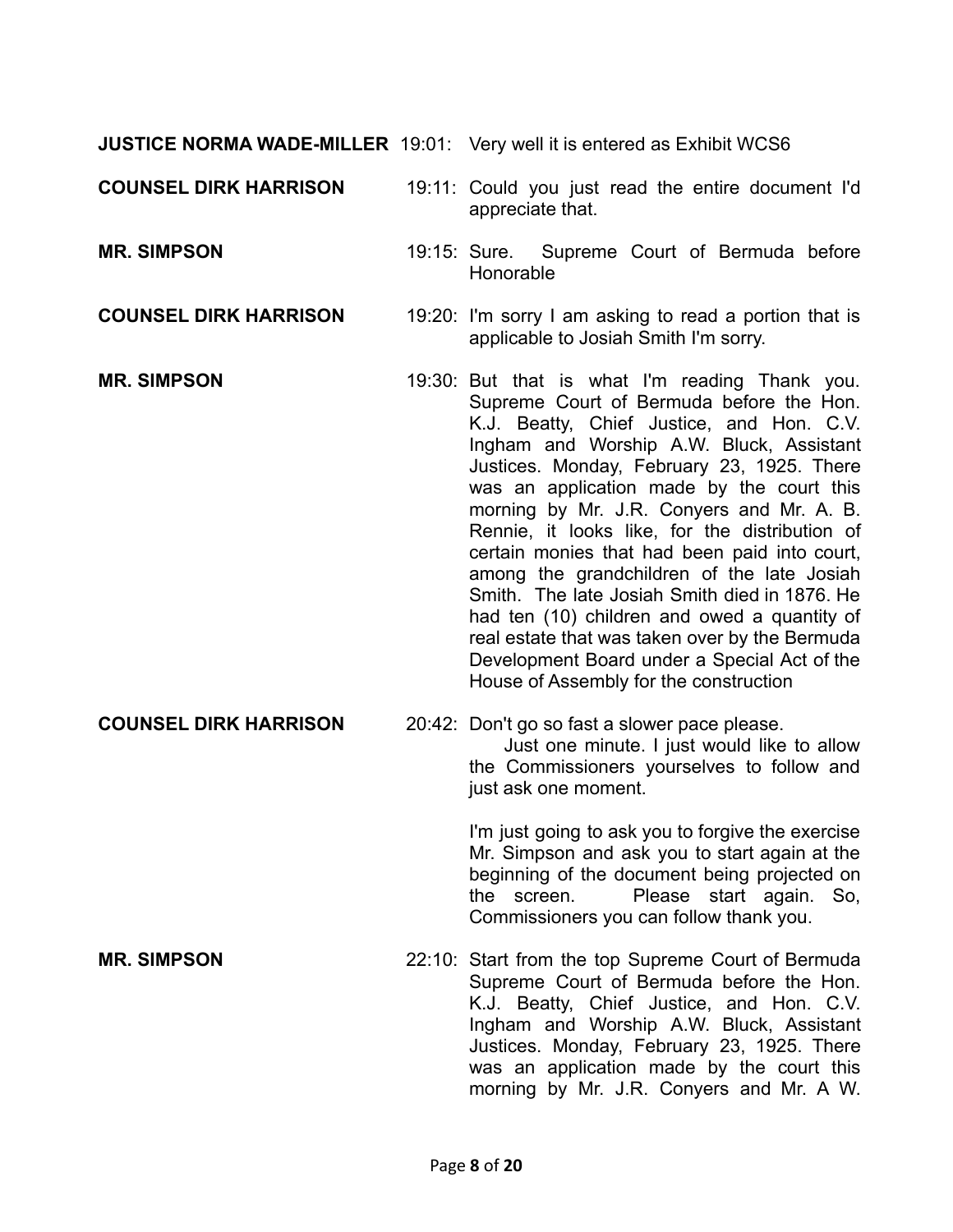Rennie, for the distribution of certain monies that had been paid into court, among the grandchildren of the late Josiah Smith. The late Josiah Smith died in 1876. He had ten (10) children and owed a quantity of real estate that was taken over by the Bermuda Development Board under a Special Act of the House of Assembly for the construction of the Mid Ocean Golf Club at Tucker's Town. A jury assessed the property and decreed that 4,000 pounds should be distributed among twenty-nine (29) grand-children of the late Josiah Smith. Beside it has 3600 pounds of this sum was paid into Court.

- **COUNSEL DIRK HARRISON** 24:01: Is that a monetary figure there.
- **MR. SIMPSON** 24:03: Yes it looks like it.
- **COUNSEL DIRK HARRISON** 24:05: Now what is it the United States dollars?
- **MR. SIMPSON** 24:09: It's a pound did I say dollar?
- **COUNSEL DIRK HARRISON** 24:12: You didn't say anything okay 3600 pounds of this sum was paid into court on was paid to one of the heirs. The question before the court was how the money shall be divided. Inasmuch as Mr. Conyers represented the Bermuda Development Company and a majority of the grandchildren he was not prepared to make any argument on this question. Mr. Rennie represented the remaining number of the grandchildren. After presenting all the facts at hand, including the Will of the late Josiah Smith, the Court reserved decision.

Thank you. Now earlier I had been asking you about the fact that you are making reference to Josiah Smith and a claim however, the claim is being made in the name of Simpson, you have started to indicate to us they or you made reference to the fact family tree. I'm sorry. Once you start to make mention of the connection, I would like us to go there, in terms of speaking to you being Simpson what you're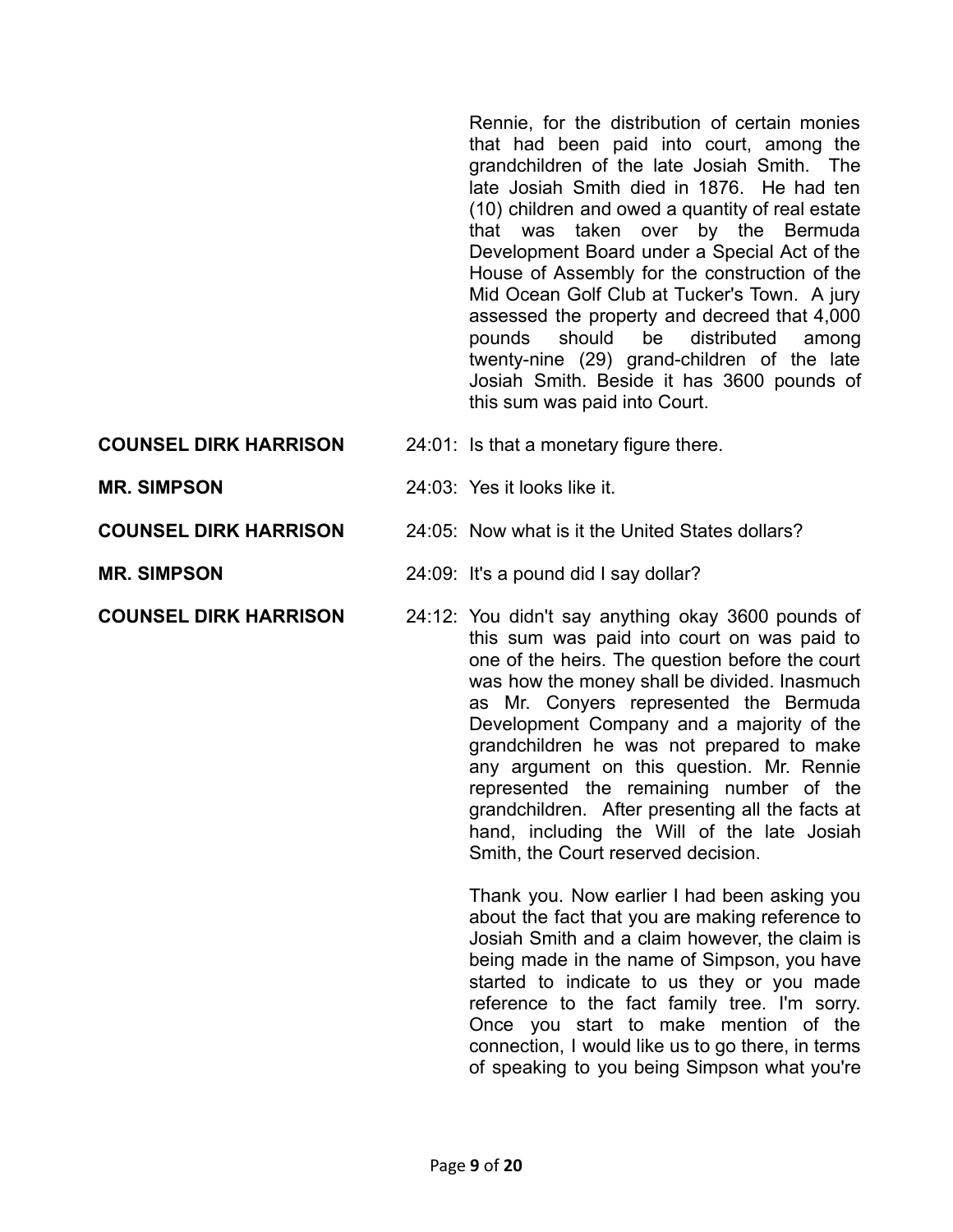making you're referring to Josiah Smith? Two different surnames.

- **MR. SIMPSON** 25:57: Yes.
- 
- **COUNSEL DIRK HARRISON** 25:58: Could you share with us the connection with you, and Josiah Smith.
- **MR. SIMPSON** 26:05: Yes, I am related to Josiah Smith through my mother's lineage. My father, which is my surname Simpson originated from my father's father, who is West-Indian Jamaican nationality. His name being Horace Simpson. When I was coming up, myself, or I should say my father and his brother Eugene, seemed to add, of course, their mother seemed to be the only Simpsons in Bermuda, that's the difference. Josiah Smith directly falls through my mother's lineage through the Lambert family, because it was O.C. Lambert that married Roseanne Smith. Roseanne Smith was one of Josiah's daughters. To our understanding, she was the one that inherited his Will that related to his properties etc. after what had happened to his brother to our understanding. She had passed that on apparently one would believe her daughter Ainsley was the oldest out of all of the children that she had. Ainsley married (Manders) or Manders that how she got her Manders (Manders) name?
- **COUNSEL DIRK HARRISON** 27:58: So just a recap. Your mother's maiden name
- **MR. SIMPSON** 28:05: Durham. And how that came about is who my mother's mother married. And she married Cecil Durham and also Minnie Parker married my grandfather Cecil Durham's mother's brother, who was a Parker. They had no children.
- **COUNSEL DIRK HARRISON** 28:36: So that takes us to the family tree because I know the Commissioners are looking at me to simplify all of what you've just said. What is referred to as WCS5, you read it earlier, to the Permanent Secretary Home Affairs. In that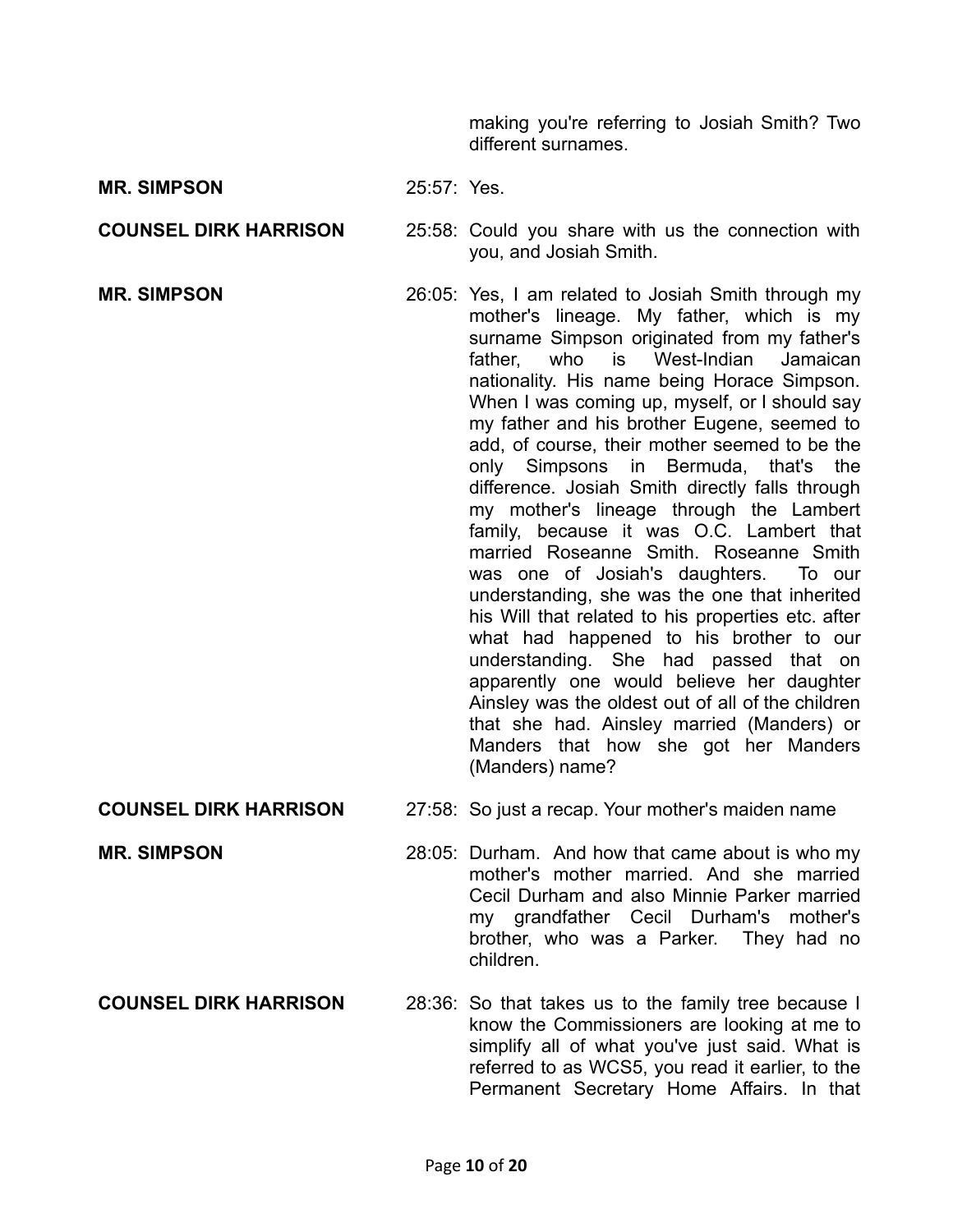document, you had stated my mother Ainsley Cecily Durham, my grandmother Thalia Manders Durham; great grandfather my grandmother Ainsley Lambert Manders grandfather, my grandmother's mothers mother Roseanne Smith. Lambert father, this is what your no making reference to. Yeah, they speak to their family names on your mother's side.

- **MR. SIMPSON** 29:33: And on my mother's side, is myself as the oldest is five (5) siblings my brother Scott. And we have three (3) sisters. The first seven (7) my sisters who are married
- **COUNSEL DIRK HARRISON** 29:54: We had spoken about it earlier projected on the screen is A typewritten family tree with names and dates with different family names. That reference had been made earlier. So just as they as projected on the screen, which is part of exhibit, crave indulgence. Let us go back a bit, Mr. Simpson, your

mother's name, maiden name was Durham correct

- **MR. SIMPSON** 32:23: That is correct
- **COUNSEL DIRK HARRISON** 32:25: And prior to your mother, your mother's maiden name. She married the Simpson correct.

That is correct. Before your mother's mother's name was?

- **MR. SIMPSON** 32:38: Before my mother's mother's name.
- **COUNSEL DIRK HARRISON** 32:40: Your mother's was your mother's mother's maiden
- **MR. SIMPSON** 32:44: Thalia Manders Daughter.
- **COUNSEL DIRK HARRISON** 32:50: Thank you.
- **MR. SIMPSON** 33:25: If I can respond to this document that is up under Thalia Manders marrying Cecil Edward Brown, from the marriage two of the children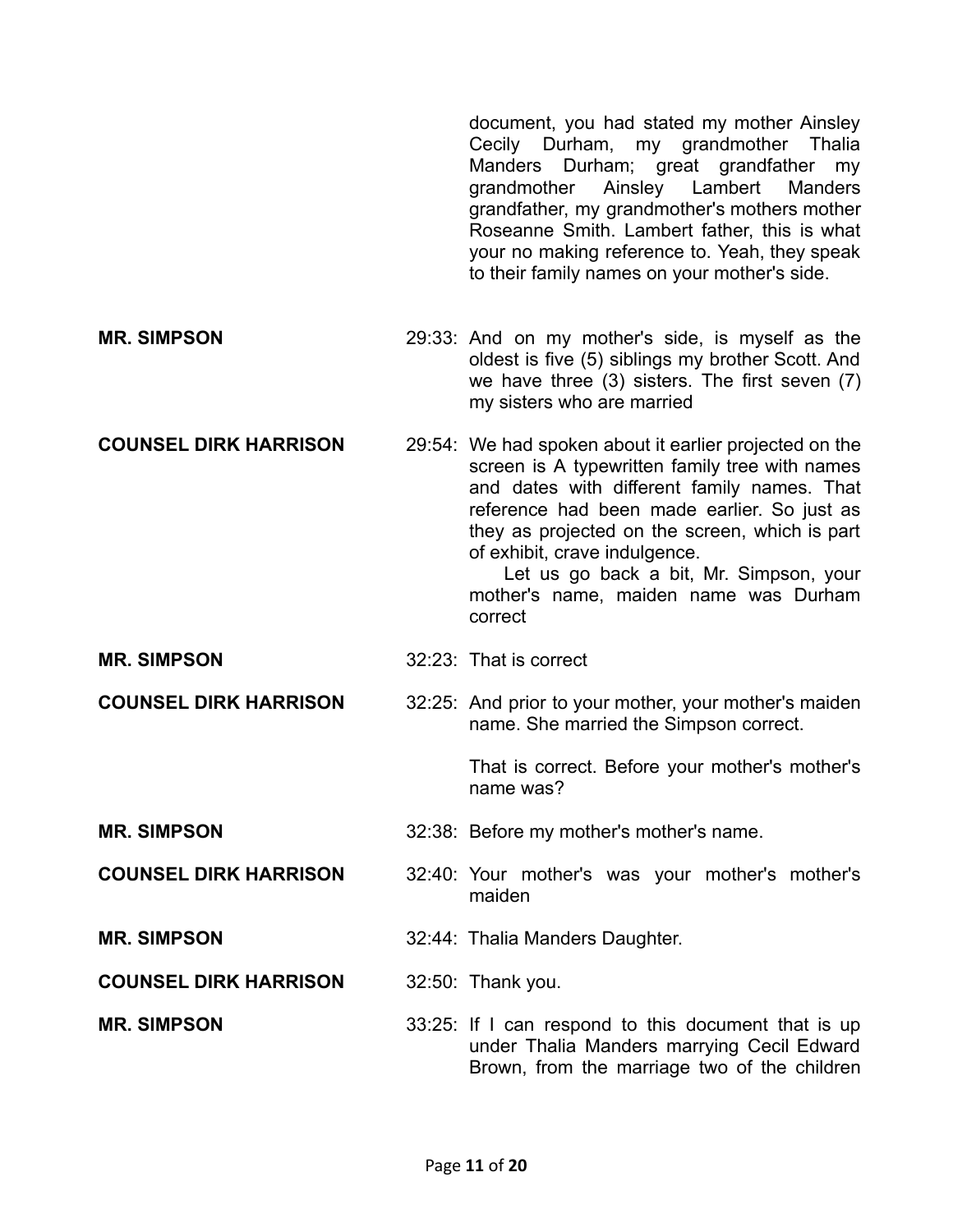that are not listed there. And those two children being Edna and Deborah

Marian, if I may be mindful of this also. My mother Cecily was the oldest out of that union between Thalia and Dawn. Marion was not my grandfather's daughter, but he raised her.

**COUNSEL DIRK HARRISON** 34:12: Thank you.

**MR. SIMPSON** 34:31: Thank you.

**COUNSEL DIRK HARRISON** 34:50: Have you seen those documents before?

**MR. SIMPSON** 34:54: Yes.

**COUNSEL DIRK HARRISON** 34:58: And what does that represent?

**MR. SIMPSON** 35:00: This represents Charles and Ainsley Manders and Thalia Cecily Durham lineage.

**COUNSEL DIRK HARRISON** 35:13: Where have you seen that document before?

- 
- **MR. SIMPSON** 35:15: This was among the Manders? If I'm correct, our family tree Manders document which I gave to Commissioners as well as the Lambert. It's one of the two
- **COUNSEL DIRK HARRISON** 35:34: How many pages do you have there? The document I just handed you
- **MR. SIMPSON** 35:38: I have two pages.
- **COUNSEL DIRK HARRISON** 35:42: And the two pages how many have writing on them, is it back and front of

or different?

**MR. SIMPSON** 35:49: It is back and front.

**COUNSEL DIRK HARRISON** 35:51: Is it the same thing on the back as on the front

**MR. SIMPSON** 36:12: The back is related to the Ming or Means family, which is something that isn't connected or just shouldn't be connected. My sister married a Ming or Means from Canada.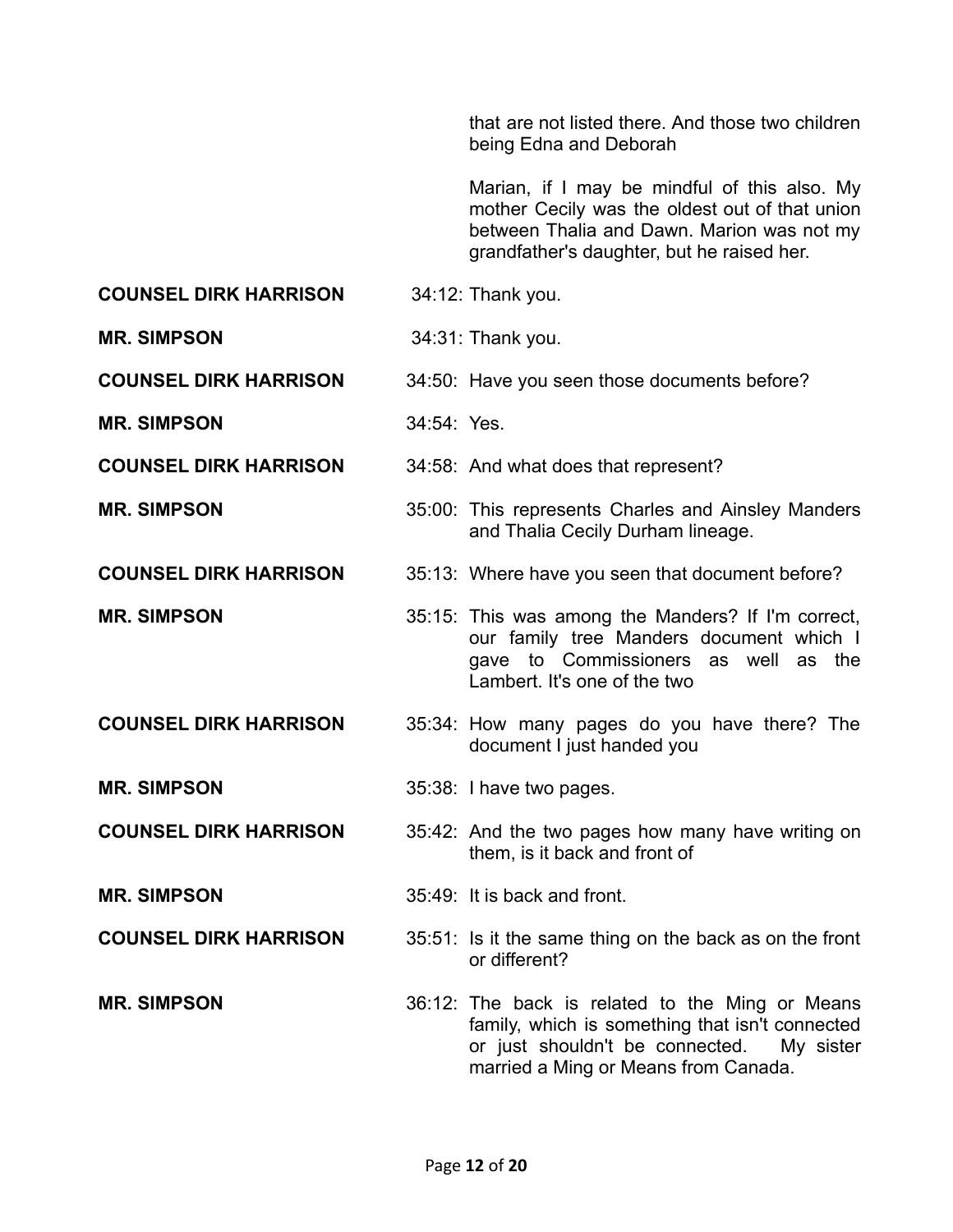- **COUNSEL DIRK HARRISON** 36:32: For the front, which relates to the Manders. I'm just recapping what you said earlier, the first page makes reference to what lineage?
- **MR. SIMPSON** 36:48: Yes, this goes to Marian. This is

**COUNSEL DIRK HARRISON** 36:57: I was trying to clarify a while ago. I asked if you recognized the document, you said it was what you had handed to the Commission just trying to retrace your steps just describe the document for us?

- **MR. SIMPSON** 37:11: Yeah, the documents that I gave to the Commission covered all of the siblings of my grandmother's, her siblings and their lineage, it was all of that, and it was everything which we are also there. So it can be and may seem quite confusing things within it people where they shouldn't be etc. etc. particularly when it relates to my direct lineage. Some of the documents may have my mom and this and that more or less maybe the third and fourth child and you would think that born and it is not so; and then some wouldn't have a couple of her siblings which I just brought to your attention. So what I gave to the Commission were documents that related to the whole of the Manders family, as well as the whole of the Lambert. And I have not studied all of that, I just know what relates directly to us.
- **COUNSEL DIRK HARRISON** 38:21: Alright just to recap, you gave us all the lineages but some of what you have given us is not quite correct in terms of the where the persons fall in the chronology?
- **MR. SIMPSON** 38:47: Yes from what I know yes.

**COUNSEL DIRK HARRISON** 38:49: So I will not press you any further in regard to those then. Now we went through the submission by you in 2013 to The Honorable Ombudsman in 2014 to the Permanent Secretary and now you're here at the Commission of Inquiry having placed reliance on all these documents, is there anything that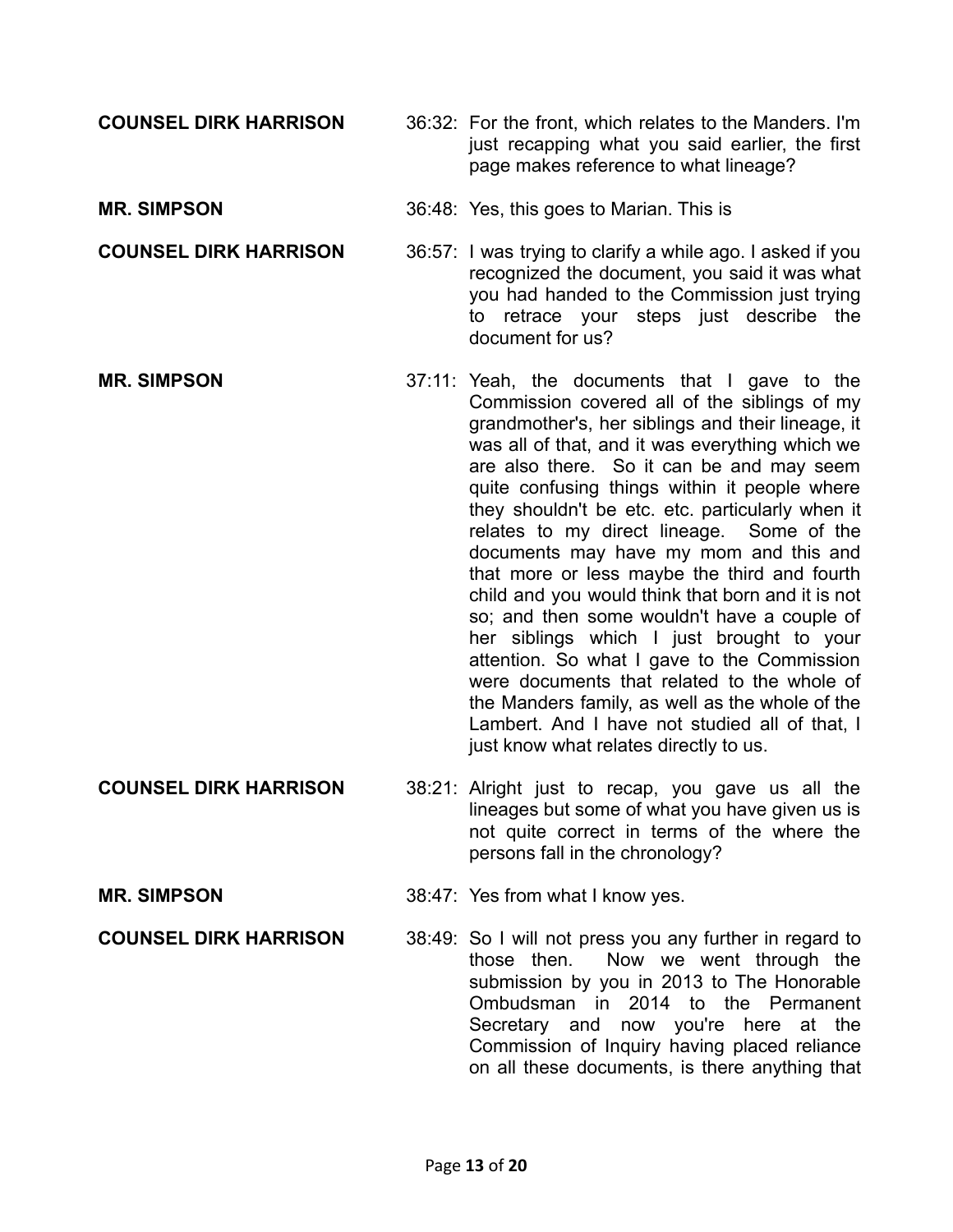you wish to say to the commissioners with regards to your submission?

**MR. SIMPSON** 39:47: Just if I could bring to the Commissioners attention to Josiah Smith, has always been the pursuit of us trying to get the truth to and it seems like a lot of them are related to him, you could only go so far that you're going to nothing else of it. It's important because it relates to our identity at least my identity. And I believe identity is vitally important. And it was interesting that he had a connection with St. George's of Tucker's Town. And all my life, you've heard the stories of Tucker's Town even songs. I remember the 24th May that came to me, to my understanding through Tucker's Town, which was Queen Victoria's birthday; the song went the 24th May is the Queen's birthday if you want to get a holiday we all ran away. Who is we all, I know who Queen Victoria is but, you know coming up you heard everybody is linked to Tucker's Town. I found out that all of the Smiths they were not related, particularly the Smiths that I came from, they had nothing to do with the white Smiths of Bermuda to which a lot of the black or colored people had a lot to do with but we all came up in that area. As time went by we all intermingled. But the Smiths that I came from where from America connected with the Crown and that is why we celebrated Thanksgiving in commemoration of him and his daughter and his daughters daughter, etc. etc.; and we do not forget out of respect; Because we didn't know him, like I know you I am looking at you; but we knew of him and we were proud of who we were. We were not ashamed of who we were we were proud of who were and we came up under that. It seemed to be conflict, you know, with the families from the area that might have been related to the Bermudian white Smiths in one way or another. When it came to us, it seemed to be conflict, it seems to be worse there might have been riffs.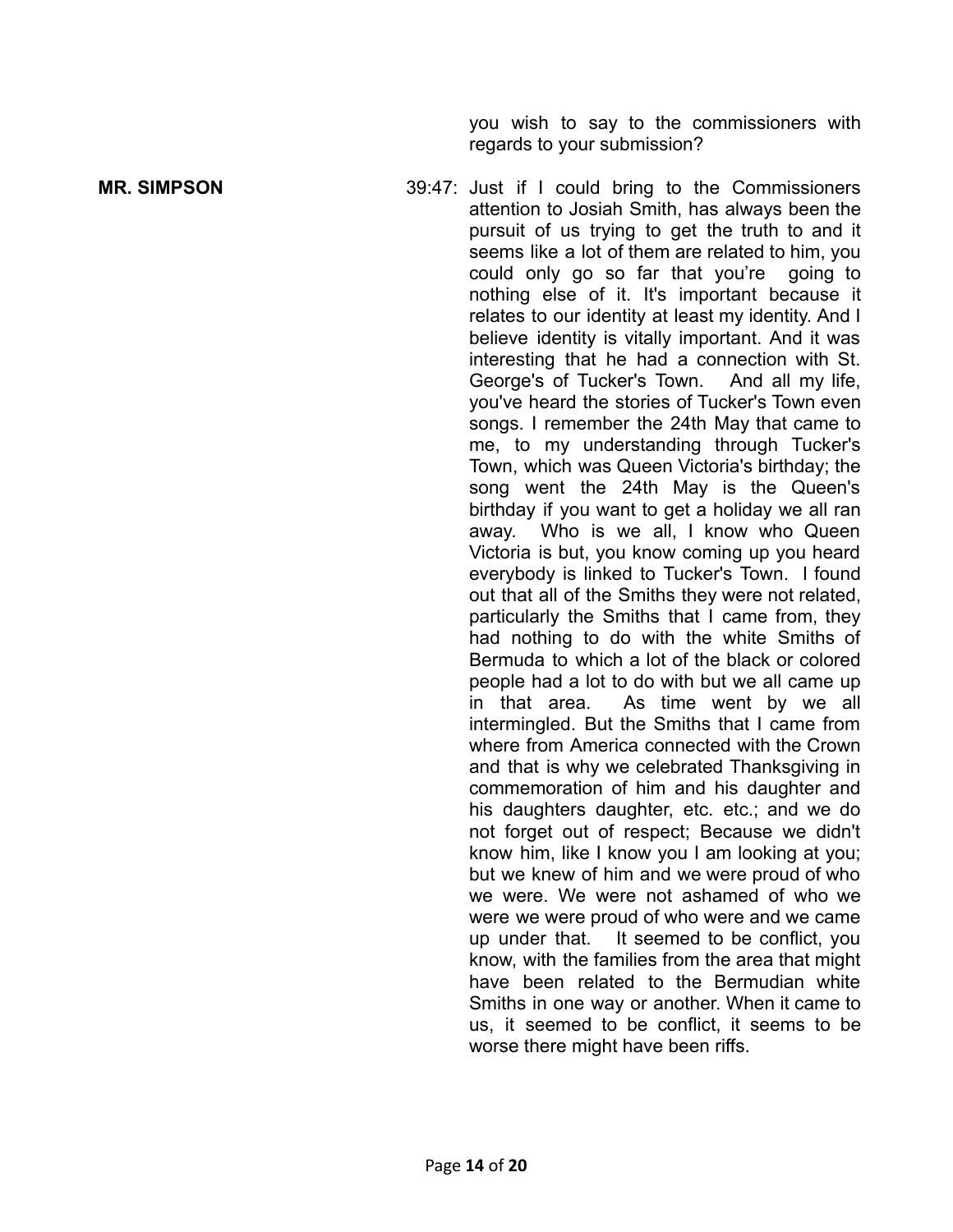Like me trying to figure out why my mother's grandmother and my grandmother's mother came back up into Pembroke rather than stay down there. It was because of all of this that was going on. And she gave birth to one of her sister's husbands. And that might have caused the riff, I really don't know. But I do know that when it came to us those of Josiah Smith's, when we had our picnics we would always have access to John Smith's Bay, and people of John Smith's Bay would always respect us to that and not interfere with that occasion that we would have there that related to our family. And then when it came to the Durham's side, we will have our picnic gatherings up at Pontoons. And then when it came to the Manders side we had a picnic gatherings at Shelly Bay. We had our great Ross Manders that gave us our history. You know we have been a family like that. We were not the only family like that, but we were definitely a family like that.

Whenever we was at the St. John's which is in Devil's Hole that links with the Lamberts because the Lamberts did not come from that area originally from my study and understanding between Southampton and Sandys Parish, a place called Monkey Hole, which I think we know today as Evans Bay, that was all the area of the Lamberts. That gentlemen O.C. Lambert was fortunate enough to meet Roseann Smith. For my understanding, research showed me that he did not even go by his father's title which was Lambert he went by his mother's, which is Mearce and that was a slave name. And my research showed that she would not marry him with that slave name, so he had to take his father's name, who apparently had no connections to slavery, that's how he became O.C. Oliver Constantine Lambert because he done that. So I haven't done enough research into that. My emphasis has been directly with Josiah Smith, but I did know and find out that OC Oliver Constantine Lambert is the one that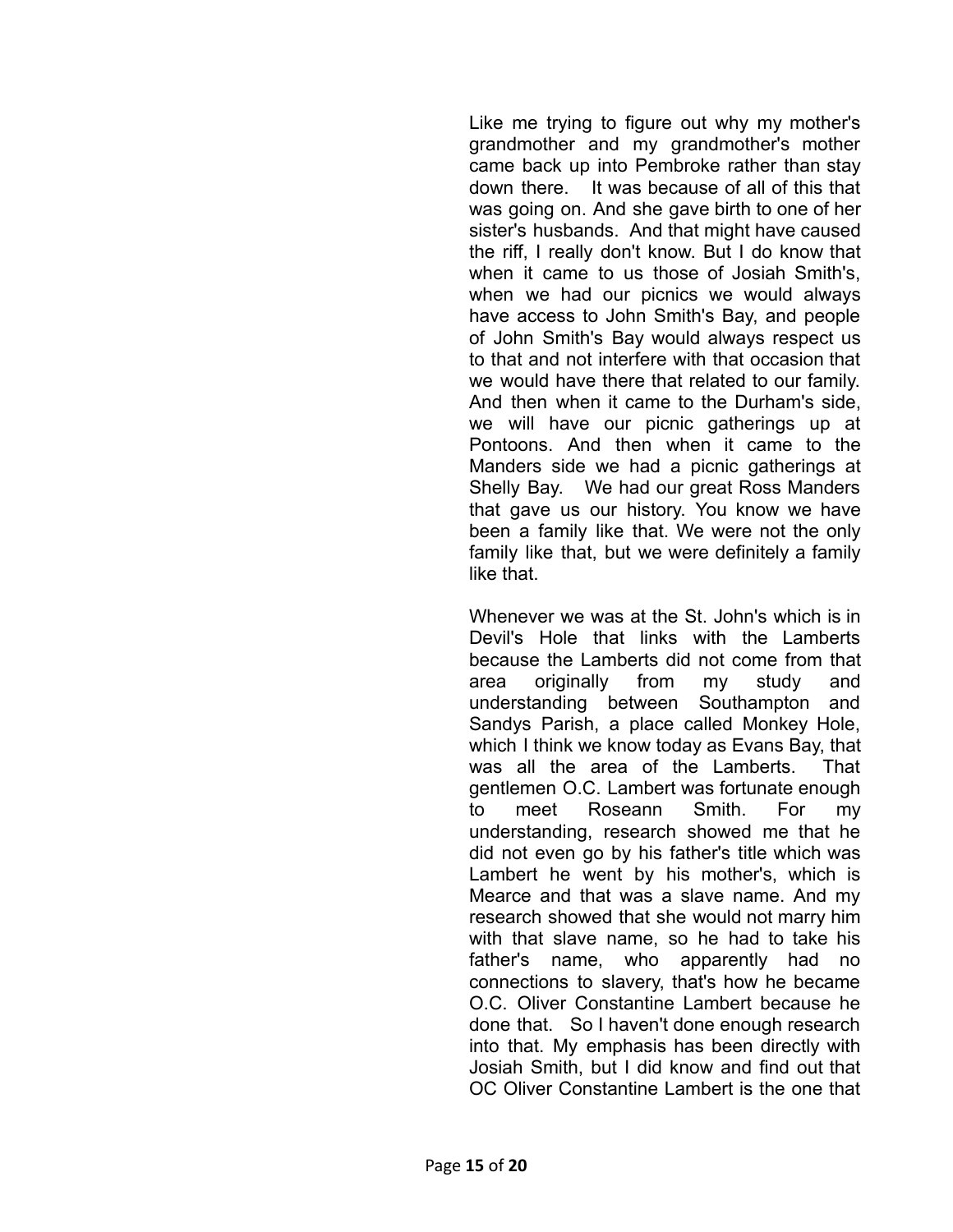built the cornerstone to the Marsden Church, he done that. Okay so it's so interesting. You know, it's really, really interesting.

- **COUNSEL DIRK HARRISON** 46:04: Thank you. Madam Chairman those are all the questions I have for Mr. Simpson.
- **JUSTICE NORMA WADE-MILLER** 46:13: Thank you, we will find out from Commissioners, if they would like to ask any questions. Yes. Go ahead Mr. Perinchief.
- **MR. WAYNE PERINCHIEF** 46:24: Mr. Simpson in your research, were you able to find what connection Josiah Smith specifically what validation that he was Queen Victoria's personal aide, was that through being was a ship's pilot? I wasn't clear on that. But did you do any research specifically on who Josiah Smith?
- **MR. SIMPSON** 46:56: Good question, I tried diligently Mr. Perinchief and unsuccessful. And with me becoming unsuccessful because that pilot of Queen Victoria that's what's handed down to me. You know, it may be any deviation further, if there's truth to that, how that came about so I had to start studying Queen Victoria. With my study of that I found out that Josiah Smith might have been about six (6) years older than her you know, because from what I can recollect that Josiah Smith was born around 1811 as she was born around 1817, something like that.
- **MR. WAYNE PERINCHIEF** 47:51: I am going to take you to another point about Josiah Smith, you mentioned that he was buried in the graveyard at Tucker's Town that's the Old Marsden Graveyard. To your knowledge was there any record of his funeral, perhaps information on an obituary, etc. any resources where you could track him through his obituary have you tried that?
- **MR. SIMPSON** 48:18: I found that through the newspaper, I'm not sure was it through the library or was it the downstairs of the Government building, the archives one of the two. I found that information and I had a copy it and all that is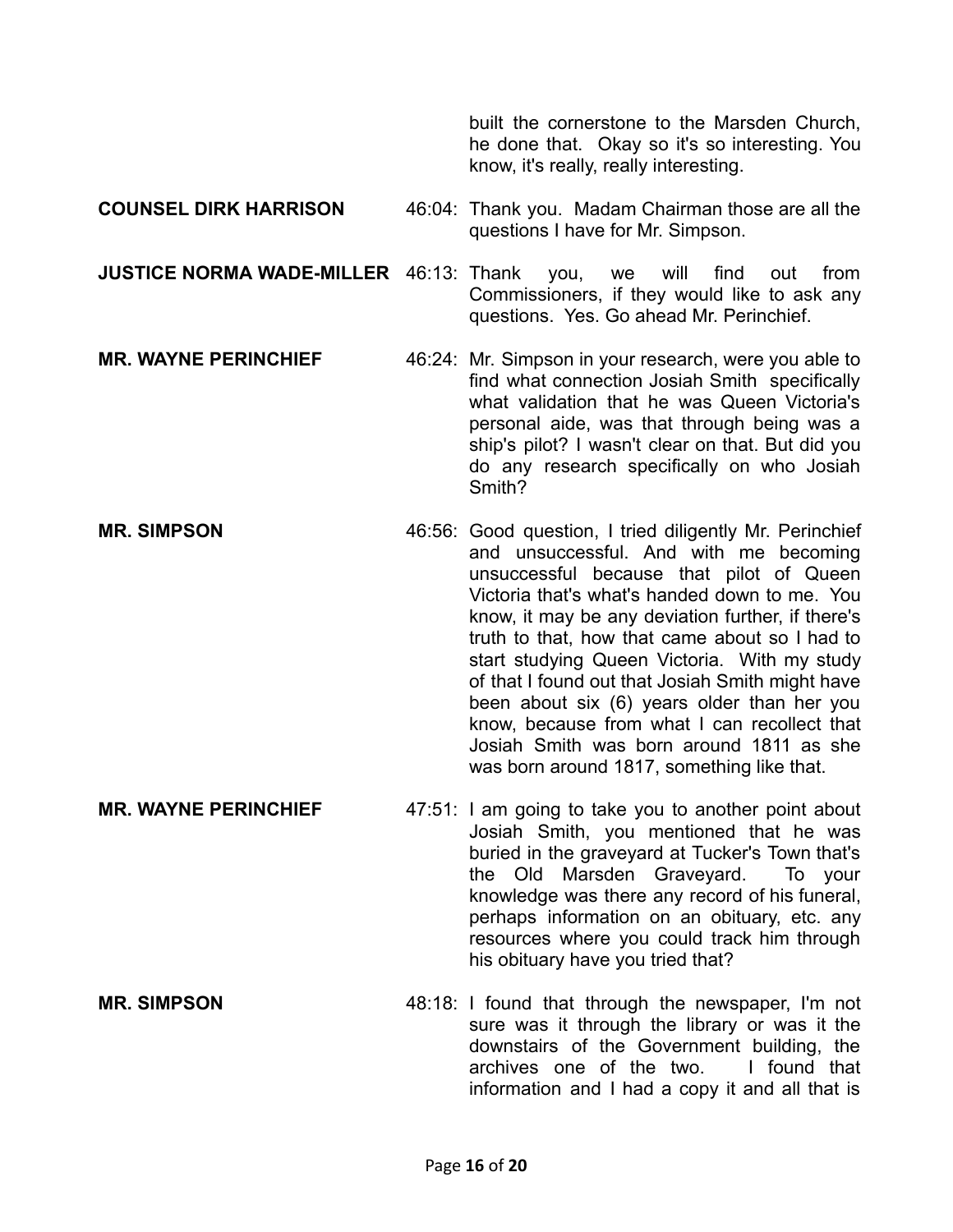what I submitted Ombudsom's Office. His funeral was well attended, and it was particularly attended by the two Odd Fellows that I made mentioned to earlier, that was also in the newspaper. As well as the incidents that took place with his brother Daniel Smith.

- **MR. WAYNE PERINCHIEF** 49:20: Are you able to give us perhaps a date for our records. So should we do further research we could ascertain more about Josiah Smith in particular and by that connect him to his properties.
- **MR. SIMPSON** 50:18: Yes. Apparently it was 1876 when he died. His brother Daniel lost his family in 1875. That's when that happened and a tornado came through and I always had a record of the tornado that came because they went out in St. David's; And I think the reason why that was made too much mention was because at the time I probably would have been there for publicity, after sitting in the meeting that I would hear a little bit and study myself, the concept of tourism, seeing something that was coming in during those 1800 as well. So that would have been, of course, bad, if you are trying to win people to come and invest an area. You know, just like you know when the movie Jaws came out when the guy was trying to get the two to come there but with the shark there is nobody coming there. You know, that's just common from just my thinking.
- **MR. WAYNE PERINCHIEF** 50:40: Thank you very much.
- **JUSTICE NORMA WADE-MILLER** 50:42: Thank you, Mr. Starling
- **MR. JONATHAN STARLING** 50:47: Good afternoon, Mr. Simpson.
- **MR. SIMPSON** 50:48: Good afternoon.
- **MR. JONATHAN STARLING** 50:49: I have a few questions, I'll be quick. Could you tell me your relationship to Dinah Smith?
- **MR. SIMPSON** 51:10: Yes, Dinah Smith will be one of Rosanna Smith sister. So if Roseann Smith is my great, great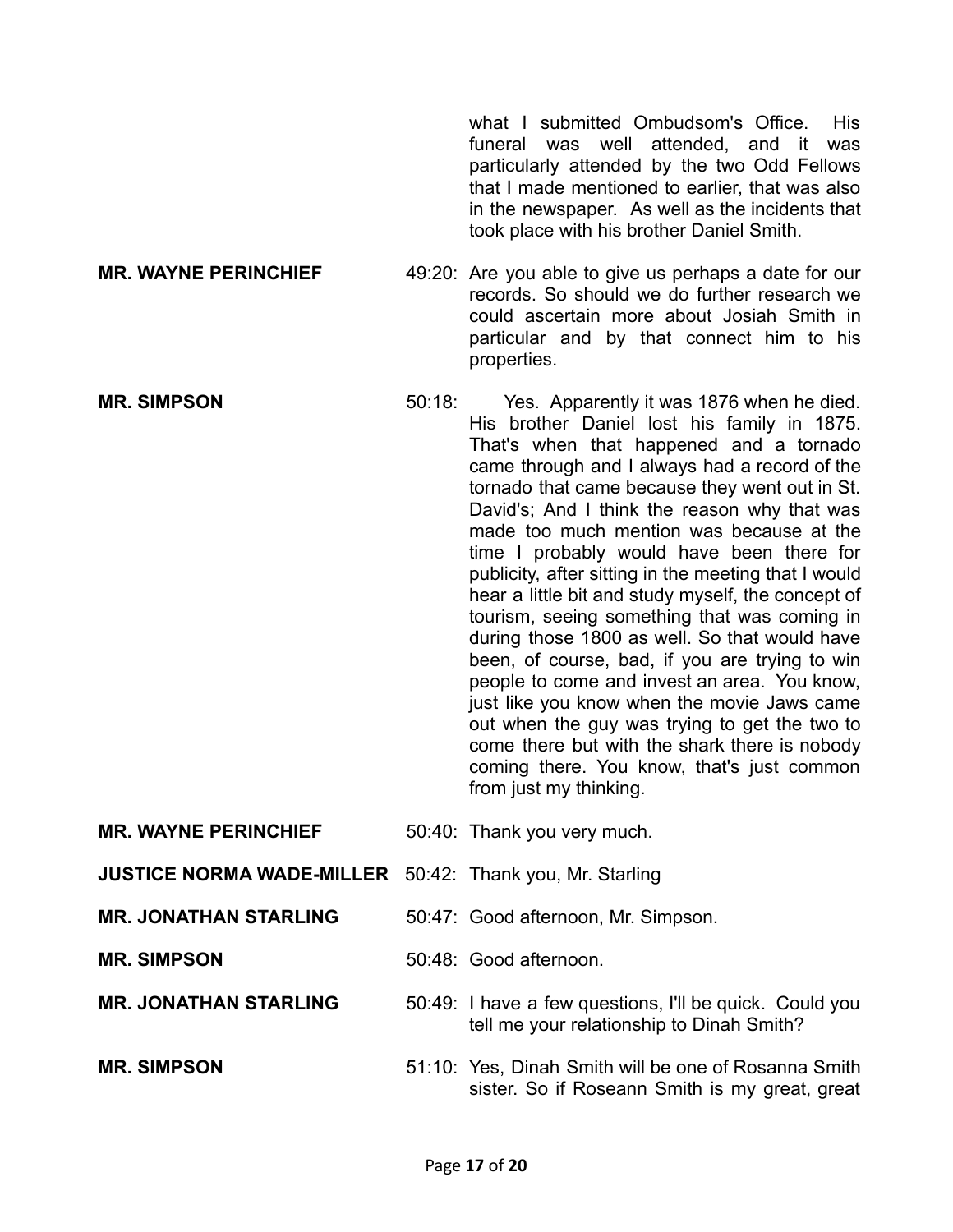grandmother, she I guess would be my great, great aunt, or something like that.

- **MR. JONATHAN STARLING** 51:15: And let me just make sure I have my history correct. Am I correct in thinking Dinah Smith was one of the last at the homestead and was actually forcibly removed from her property?
- **MR. SIMPSON** 51:27: As far as everything that I have, where I would like to say that it was Ainsley but Ainsley didn't stay there. She left the homestead and she went up Mount Hill, where the Manders side you know, had property that assisted her. Oh but if that would have happened, I would think that she probably would have been the last.
- **MR. JONATHAN STARLING** 52:01: I say because I note that Dinah Smith and your own great-great grandmother Ainsley Smith, were one of the 24 petitioners who protested against the purchases Yes. And I was just looking at the court case, which relates to the 4,000 pounds Compulsory purchase. So I was putting all the dots together. So thank you and I think that's all I have at the moment.
- **JUSTICE NORMA WADE-MILLER** 52:27: Thank you. Mr. Stovell
- **MR. QUINTON STOVELL** 52:35: Good afternoon
- **MR. SIMPSON** 52:37: Good afternoon Mr. Stovell.
- **MR. QUINTON STOVELL** 52:39: I just have a couple of small questions in relation to your family property in what's now Devil's Hole you mentioned that, I guess it would be your Aunt Minnie Parker.
- **MR. SIMPSON** 52:54: She would have been my great. Yes. my aunt.
- **MR. QUINTON STOVELL** 53:01: Apparently, at some point, the property which is now known as Cleveland County Cricket field, was donated, or how did that come about. There is a two-fold part in that was that property, initially part of the Tucker's Town settlement for your family and subsequently donated to the Cricket Club.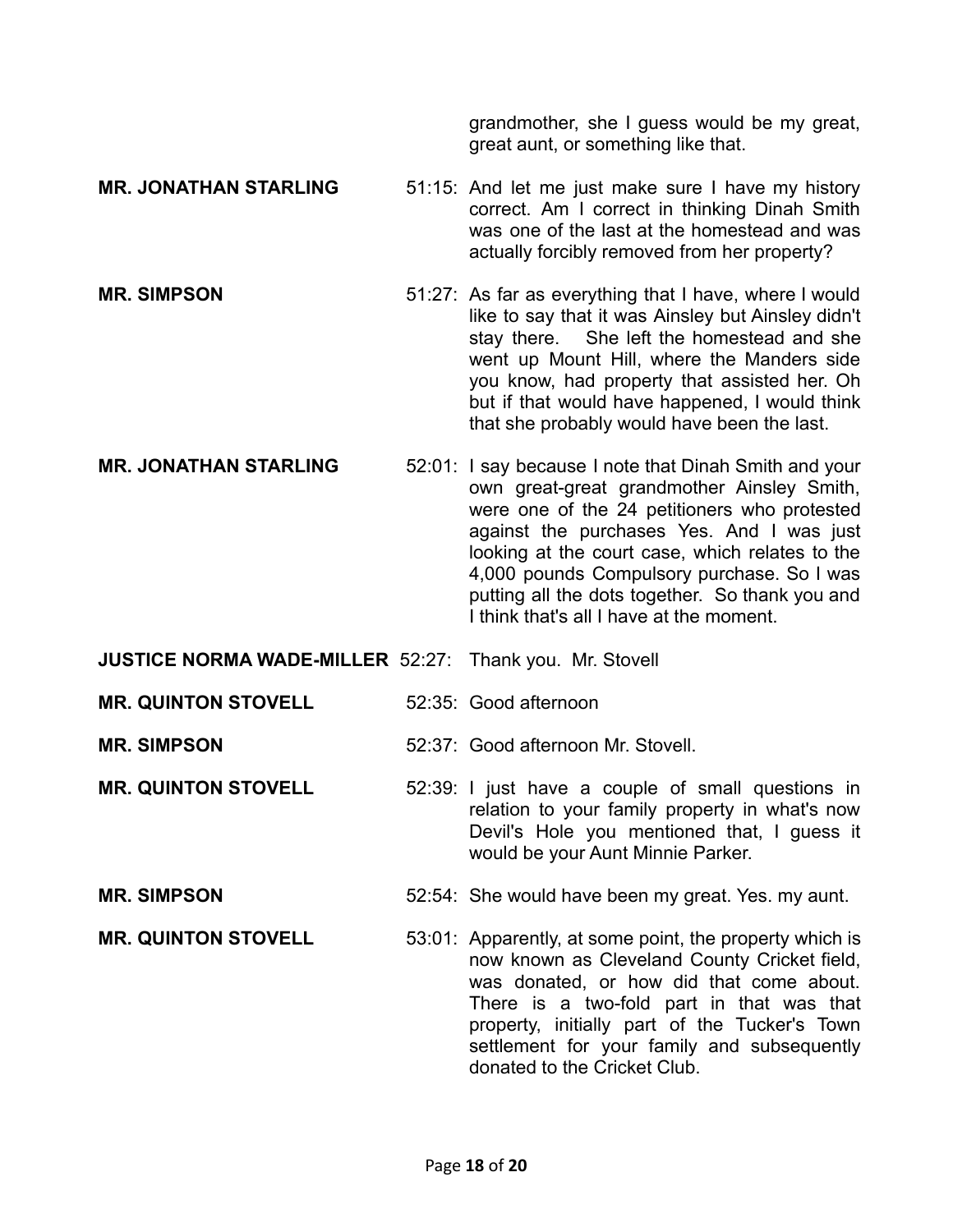**MR. SIMPSON** 53:31: Let me share what I believe from what little I've been told. First of all, it was Minnie Parker that gave me that information that she contributed part of the property to create the field for Cleveland County. But I had heard just previously that there were a couple of other families - I heard that from Craig Tucker that was contributed, but that not what I was told. What I was told was what I got from my Aunt Minnie because I use to visit there my grandmother lived there and my cousin Shane Durham. My grandmother lived there and was raised as a little boy also. So you know, I used to go there a lot. But I used to go there, I am a Pokey guy who likes to be in the know, and certain things I would go in that house and touch, I would get my hands cracked, and I'm pretty sure that's what they said don't touch that's what belong to Josiah Smith and stuff like that. She was not a woman that would openly talk about Josiah Smith she would much rather not talk about him and I am talking about my Aunt Minnie. For whatever reason she seemed to be under some kind of intimidation as well, you know, from the crew that I can recollect from Devil's Hole that would attend the Thanksgiving Dinners that my grandma would have, it would only be my Aunt Minnie, it wouldn't be none of the other relatives of ours. The Tuckers, Talbots or whatever the case might be, you know, and in my interviews that I used to deal with a lot of people in that area, particularly a lady named Gwendolyn William Smith, or something like that and she was close friends with my grandma's sister, Pearl. She made me believe that my grandma was very family oriented, and believed in that the others didn't seem to be as smart as she was. So they saw of like, envied her for that or whatever the case might be. You know, just talk how we're talking now. And I just I had it all on camera because at that time I was using video camera, but I did not have it with me they had broken or something.